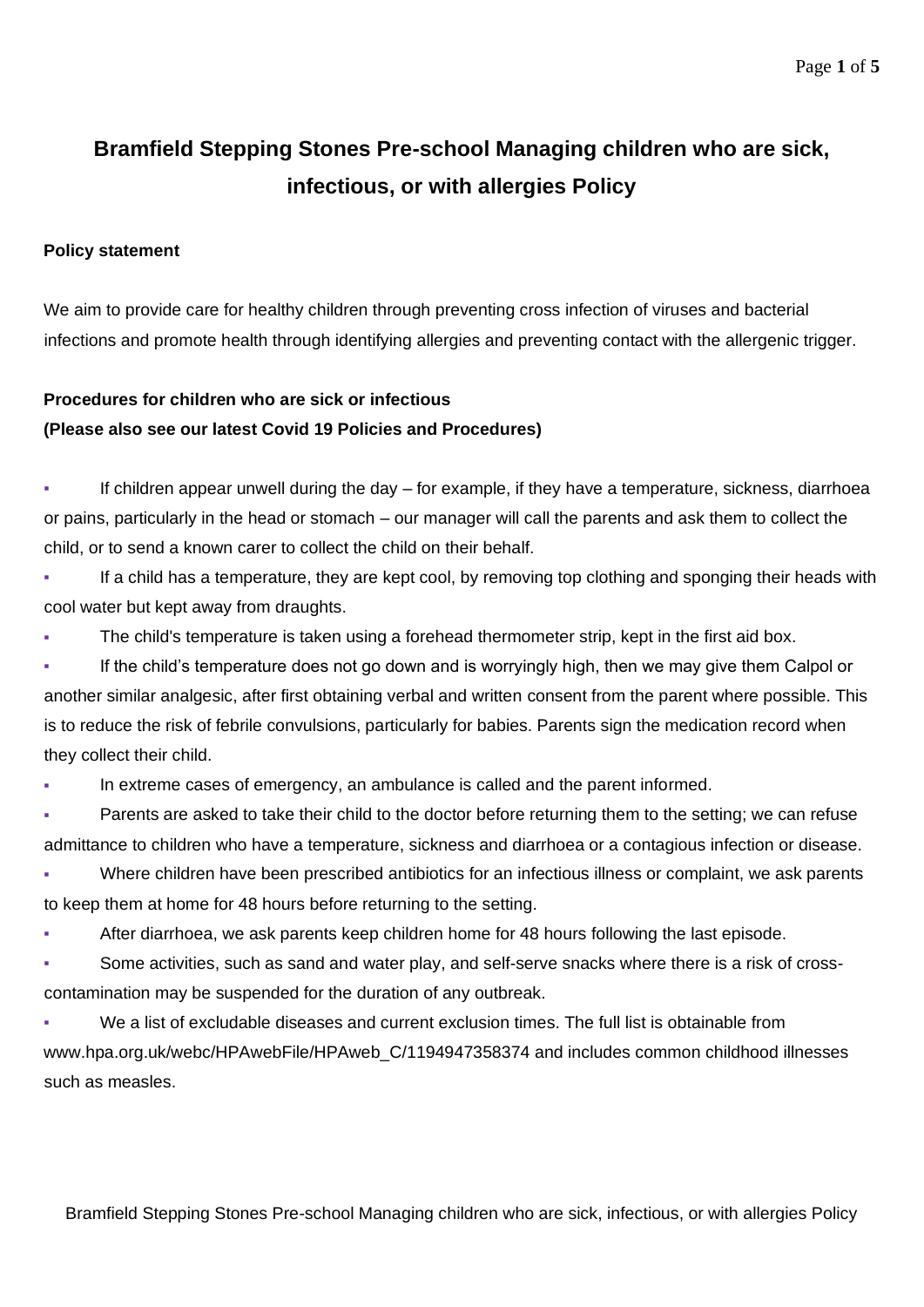### *Reporting of 'notifiable diseases'*

If a child or adult is diagnosed as suffering from a notifiable disease under the Health Protection (Notification) Regulations 2010, the GP will report this to Public Health England.

When we become aware, or are formally informed of the notifiable disease, our manager informs Ofsted and contacts Public Health England, and acts on any advice given.

#### *HIV/AIDS/Hepatitis procedure*

HIV virus, like other viruses such as Hepatitis A, B and C, are spread through body fluids. Hygiene precautions for dealing with body fluids are the same for all children and adults. We]:

Wear single-use vinyl gloves and aprons when changing children's nappies, pants and clothing that are soiled with blood, urine, faeces or vomit.

Bag soiled clothing for parents to take home for cleaning.

Clear spills of blood, urine, faeces or vomit using mild disinfectant solution and mops; any cloths used are disposed of with the clinical waste.

Clean any tables and other furniture, furnishings or toys affected by blood, urine, faeces or vomit using a disinfectant.

#### *Nits and head lice*

Nits and head lice are not an excludable condition; although in exceptional cases we may ask a parent to keep the child away until the infestation has cleared.

On identifying cases of head lice, we inform all parents ask them to treat their child and all the family if they are found to have head lice.

### *Procedures for children with allergies*

When children start at the setting we ask their parents if their child suffers from any known allergies. This is recorded on the Registration Form.

If a child has an allergy, we complete a risk assessment form to detail the following:

**-** The allergen (i.e. the substance, material or living creature the child is allergic to such as nuts, eggs, bee stings, cats etc).

**-** The nature of the allergic reactions (e.g. anaphylactic shock reaction, including rash, reddening of skin, swelling, breathing problems etc).

- **-** What to do in case of allergic reactions, any medication used and how it is to be used (e.g. Epipen).
- **-** Control measures such as how the child can be prevented from contact with the allergen.

**-** Review measures.

This risk assessment form is kept in the child's personal file and a copy is displayed where our staff can see it.

Bramfield Stepping Stones Pre-school Managing children who are sick, infectious, or with allergies Policy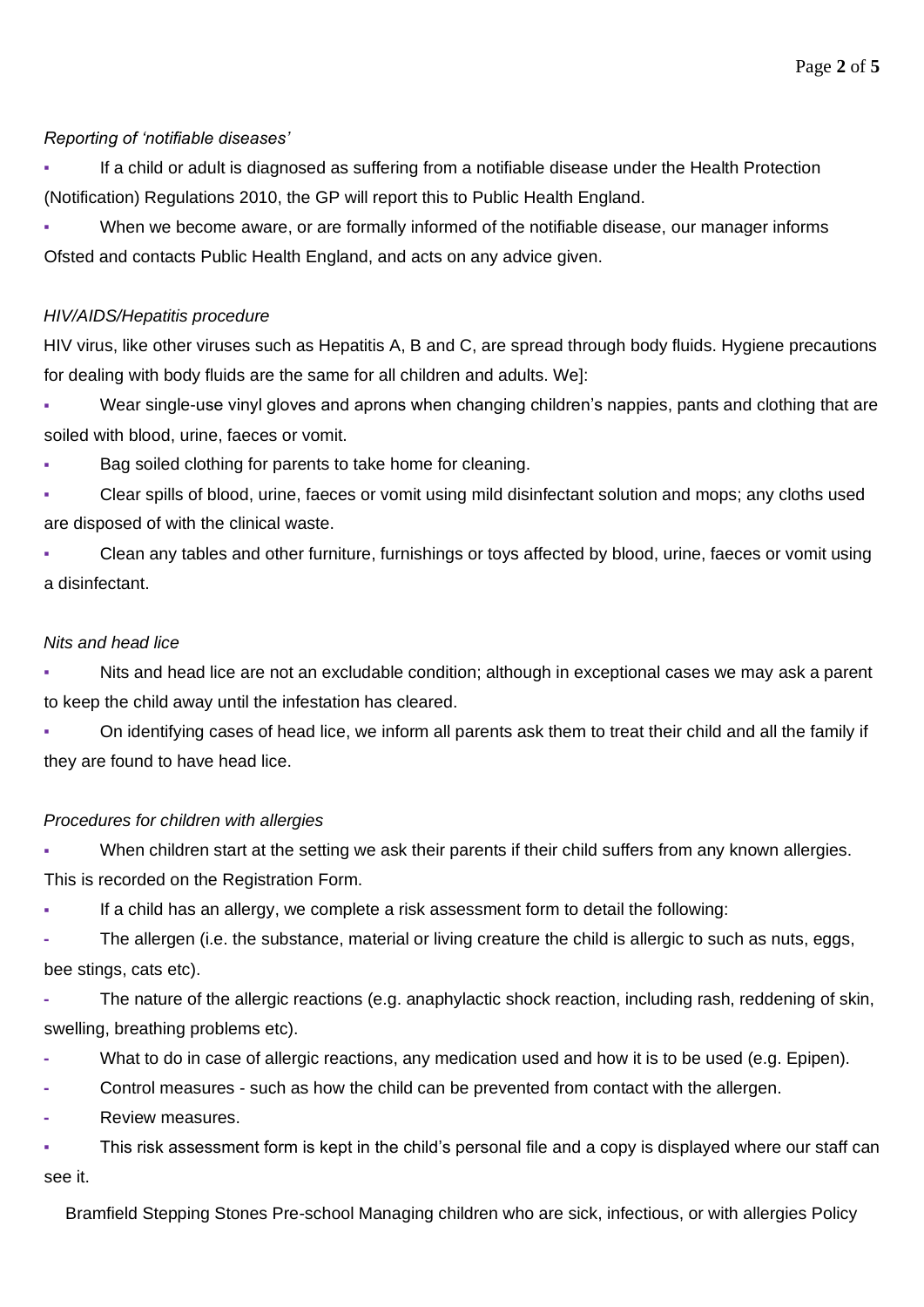- A health care plan will also be completed.
- Generally, no nuts or nut products are used within the setting.

Parents are made aware so that no nut or nut products are accidentally brought in, for example to a party.

#### *Insurance requirements for children with allergies and disabilities*

**▪** If necessary, our insurance will include children with any disability or allergy, but certain procedures must be strictly adhered to as set out below. For children suffering life threatening conditions or requiring invasive treatments; written confirmation from our insurance provider must be obtained to extend the insurance.

At all times we ensure that the administration of medication is compliant with the Safeguarding and Welfare Requirements of the Early Years Foundation Stage.

Oral medication:

**-** Asthma inhalers are now regarded as 'oral medication' by insurers and so documents do not need to be forwarded to our insurance provider. Oral medications must be prescribed by a GP or have manufacturer's instructions clearly written on them.

**-** We must be provided with clear written instructions on how to administer such medication.

**-** We adhere to all risk assessment procedures for the correct storage and administration of the medication.

**-** We must have the parents or guardians prior written consent. This consent must be kept on file. It is not necessary to forward copy documents to our insurance provider.

Life-saving medication and invasive treatments:

These include adrenaline injections (Epipens) for anaphylactic shock reactions (caused by allergies to nuts, eggs etc) or invasive treatments such as rectal administration of Diazepam (for epilepsy).

**-** We must have:

**●** a letter from the child's GP/consultant stating the child's condition and what medication if any is to be administered;

written consent from the parent or guardian allowing our staff to administer medication; and

proof of training in the administration of such medication by the child's GP, a district nurse, children's nurse specialist or a community paediatric nurse.

**-** Copies of all three documents relating to these children must first be sent to [the Pre-school Learning Alliance Insurance Department for appraisal. Written confirmation that the insurance has been extended will be issued by return.

**-** Treatments, such as inhalers or Epipens are immediately accessible in an emergency.

Key person for special needs children requiring assistance with tubes to help them with everyday living e.g. breathing apparatus, to take nourishment, colostomy bags etc.:

Bramfield Stepping Stones Pre-school Managing children who are sick, infectious, or with allergies Policy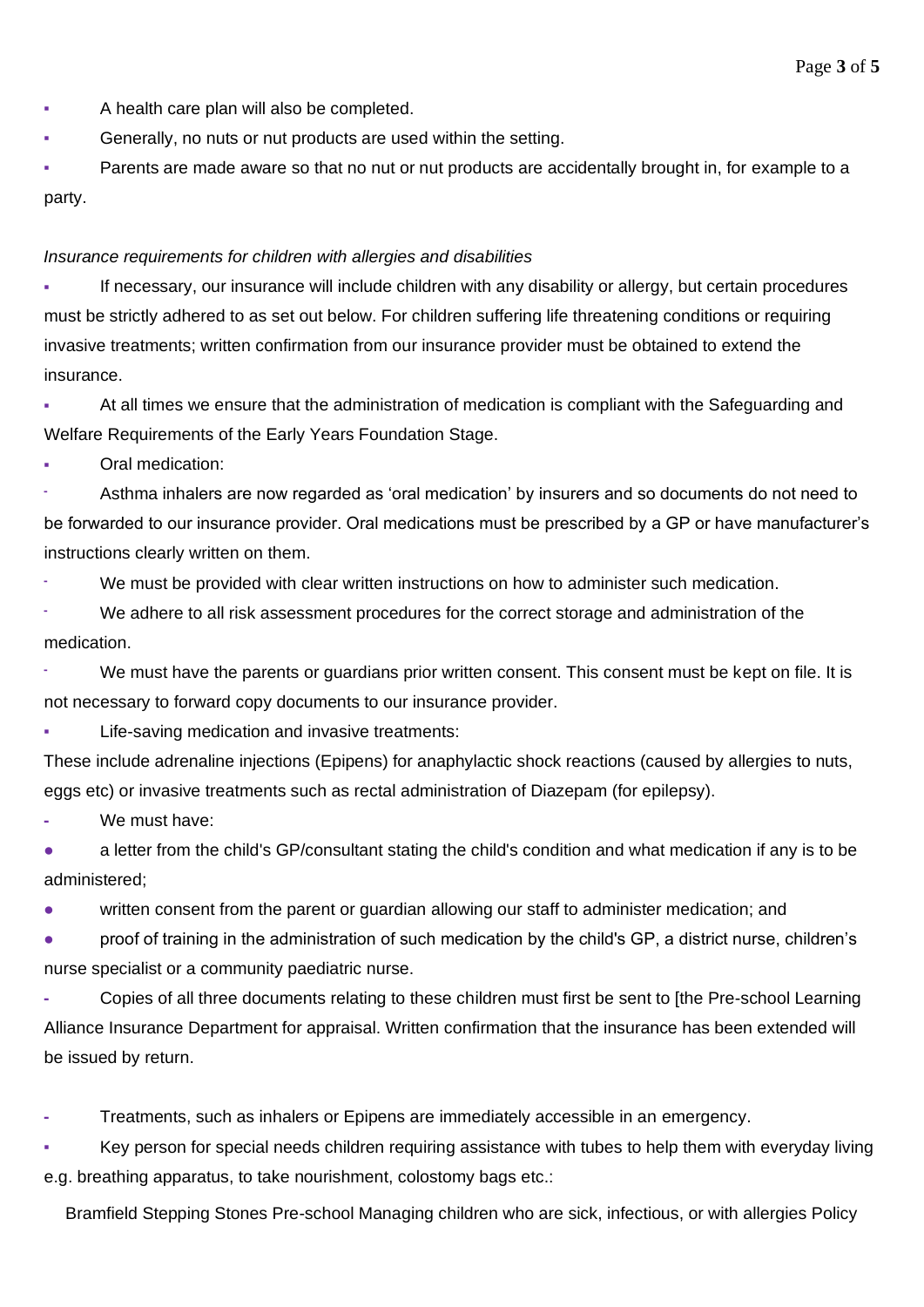**-** Prior written consent must be obtained from the child's parent or guardian to give treatment and/or medication prescribed by the child's GP.

**-** The key person must have the relevant medical training/experience, which may include receiving appropriate instructions from parents or guardians.

**-** Copies of all letters relating to these children must first be sent to the Pre-school Learning Alliance Insurance Department for appraisal. Written confirmation that the insurance has been extended will be issued by return.

**• If we are unsure about any aspect, we contact [the Pre-school Learning Alliance Insurance Department** on 020 7697 2585 or email [membership@pre-school.org.uk/insert](about:blank) details of your insurance provider].